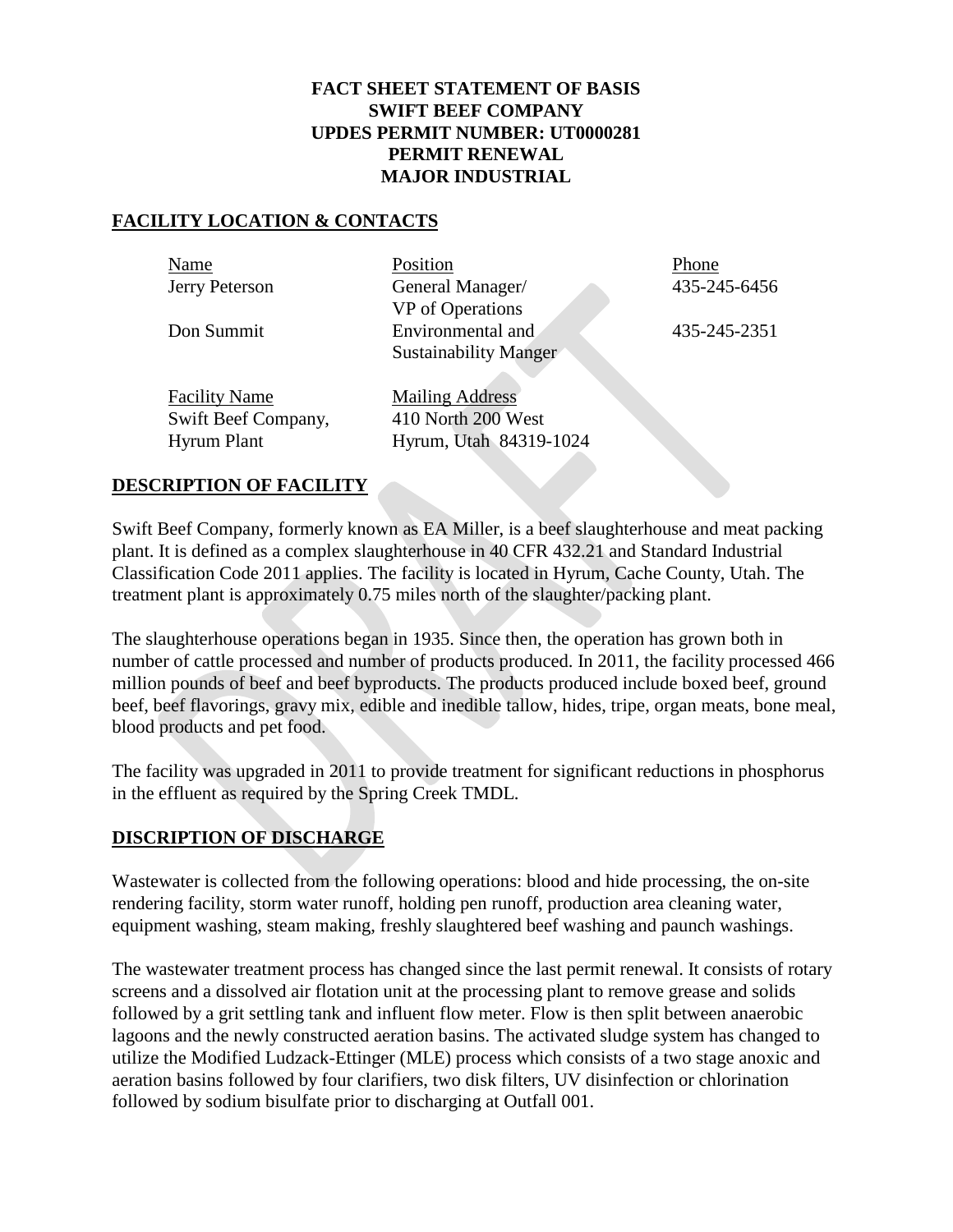Swift's self-monitoring data for the last three years is included as an appendix to this document. The data demonstrates that the facility has had difficulty maintaining compliance with the permit effluent limits with the pervious treatment plant. However, it is expected that with the upgraded plant, the facility should be able to maintain compliance with the effluent limits consistently during this permit cycle.

| Outfall 001 | Description of Discharge Point                                                              |
|-------------|---------------------------------------------------------------------------------------------|
| 001         | The discharge pipe is located in the northwest corner of the wastewater                     |
|             | treatment plant property between 200 West and 500 West in Hyrum City,                       |
|             | Cache County at latitude $49^{\circ}39'21''$ and longitude $111^{\circ}52'05''$ . The water |
|             | is discharged inside the fenced area and flows under the chain-link fence                   |
|             | to the receiving irrigation ditch.                                                          |
| 001R        | Treated effluent for reuse will be stored in Pond 5 at the wastewater                       |
|             | treatment plant until it is needed in the irrigation distribution system                    |
|             | owned and operated by Miller Farms, LLC. The effluent will be used to                       |
|             | irrigate crops in fields near the treatment plant.                                          |
|             |                                                                                             |

### **RECEIVING WATERS AND STREAM CLASSIFICATION**

Swift discharges to an irrigation ditch which is a tributary to Spring Creek. The beneficial use classification for Spring Creek is:

| Class 2B:   | Protected for secondary contact recreation such as boating, wading or similar uses.                                                                                             |
|-------------|---------------------------------------------------------------------------------------------------------------------------------------------------------------------------------|
| Class 3A:   | Protected for cold water species of game fish and other cold water aquatic life,<br>including the necessary organisms in their food chain.                                      |
| Class 3D:   | Protected for waterfowl, shore birds and other water oriented wildlife not included<br>in Class 3A, 3B or 3C, including the necessary aquatic organisms in their food<br>chain. |
| Class $4$ : | Protected for agricultural uses including irrigation of crops and stock watering.                                                                                               |

## **SUMMARY OF CHANGES FROM PREVIOUS PERMIT**

The phosphorus concentration limit is based upon reductions required in the Spring Creek TMDL. The TMDL was not written to allow for a phased approach, however, given the magnitude of the reductions required the DWQ will require Swift to meet a 1 mg/L phosphorus concentration in the effluent for this permit cycle. The effects on Spring Creek will be monitored and at the end of this permit cycle the DWQ will determine if Swift must meet the phosphorus effluent limit called for in the TMDL. It should be noted that Swift Beef's upgraded treatment plant has reduced the phosphorus concentration in the effluent from an average of 26 mg/L for the timeframe of May 2006 to March 2011 to an average of 0.77 mg/L since April 2011.

Swift Beef has requested the option to distribute most or all of their effluent for reuse during the irrigation season of April through October. The effluent will be used to irrigate agricultural fields near the wastewater treatment plant owned by Miller Farms LLC. Water intended for reuse will bypass the filter building and be stored in Ponds 4 and 5 until it can be reused. Swift Beef will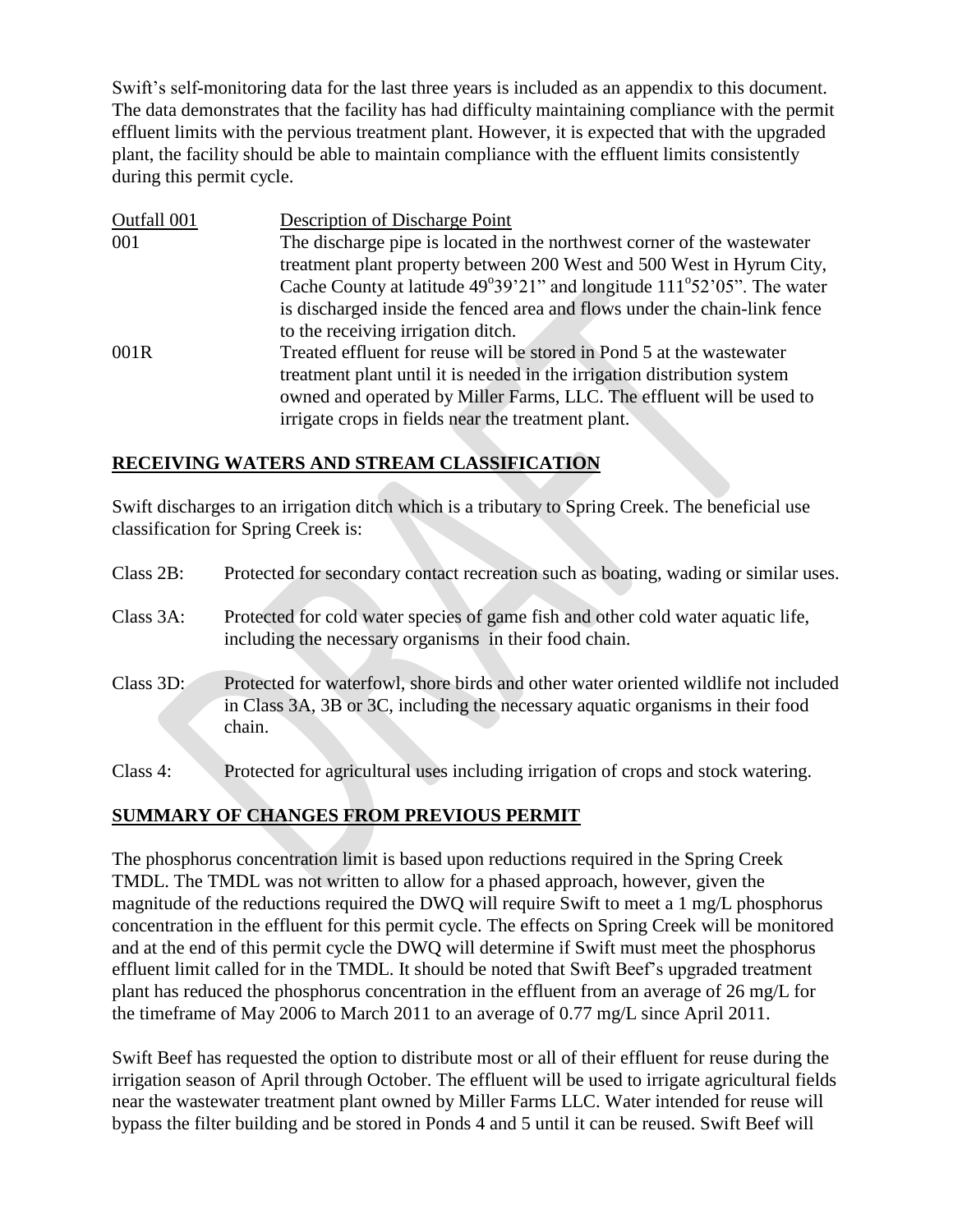chlorinate the water before it is drawn into the irrigation system. It is anticipated that Miller Farms will reuse all of the effluent during the irrigation season to grow short grains, alfalfa and silage corn. The facility will be required to meet Type II Reuse effluent standards as per UAC R317-3-11.5.

Mass effluent limits for 5-day biochemical oxygen demand  $(BOD<sub>5</sub>)$  and total suspended solids (TSS) have increased from the previous permit. This is due to the Live Weight Killed (LWK) and/or number of head of cattle increasing from the last permit cycle.

## **BASIS FOR EFFLUENT LIMITATIONS**

Effluent concentration limitations on TSS, BOD5, E-coli concentrations and pH are based upon current Utah Secondary Treatment Standards, UAC R317-1-3.2.

The effluent limitations for flow, total dissolved solids (TDS), total residual chlorine (TRC), and dissolved oxygen are based upon the wasteload analysis. The Oil & Grease limitation is based upon best professional judgment (BPJ).

Mass limits for TSS, BOD<sub>5</sub>, Oil and Grease and fecal coliforms are based on 40 CFR 432.22. A LWK value of 2,430 pounds per day per 1000 lbs was used to calculate the mass loading limits. The concentration limits on ammonia and nitrogen are based upon 40 CFR 432.22 and 40 CFR 432.13.

The phosphorus concentration limit is based upon reductions required in the Spring Creek TMDL.

The permit limits for Outfall 001 are as follows:

|                                | <b>Effluent Limitations a/b/</b> |                              |              |              |
|--------------------------------|----------------------------------|------------------------------|--------------|--------------|
| Parameter                      | Max<br>Monthly<br>Avg.           | <b>Max</b><br>Weekly<br>Avg. | Daily<br>Min | Daily<br>Max |
| Flow, MGD                      | 2.0                              |                              |              |              |
| $BOD_5$ , mg/L                 | 25                               | 35                           |              |              |
| $BOD5$ , lbs/day               | 510                              |                              |              | 1021         |
| TSS, mg/L                      | 25                               | 35                           |              |              |
| TSS, lbs/day                   | 607                              |                              |              | 1215         |
| Fecal Coliforms,<br>No./100mL  |                                  |                              |              | 400          |
| E.-coli, No./100mL             | 126                              | 158                          |              |              |
| TRC, mg/L, October -<br>March  |                                  |                              |              | 0.15         |
| TRC, mg/L, April-<br>September |                                  |                              |              | 0.25         |
| Oil & Grease, $mg/L$           |                                  |                              |              | 10           |
| Oil & Grease, lbs/day          | 194                              |                              |              | 389          |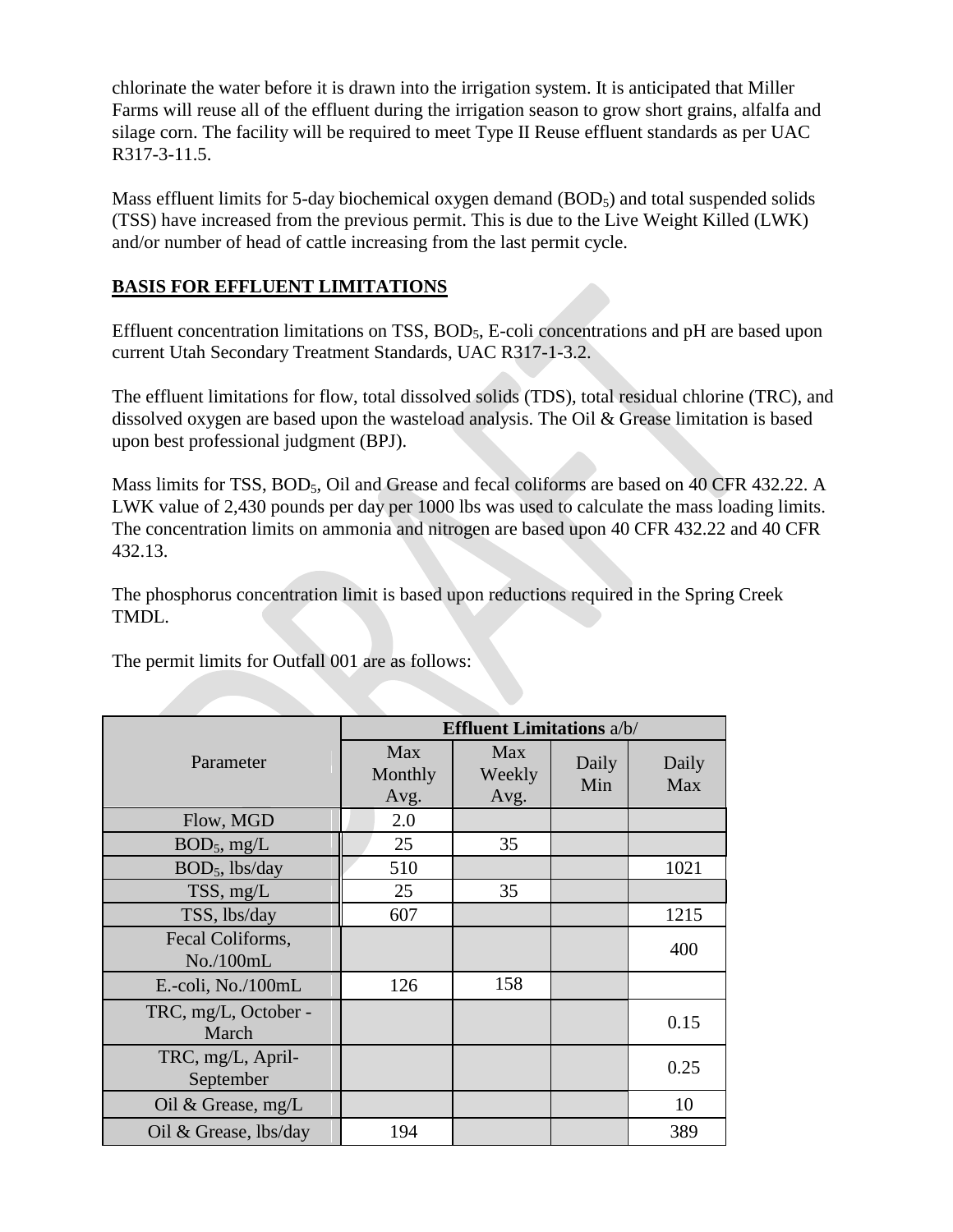|                                              | <b>Effluent Limitations a/b/</b> |                              |              |              |
|----------------------------------------------|----------------------------------|------------------------------|--------------|--------------|
| Parameter                                    | Max<br>Monthly<br>Avg.           | <b>Max</b><br>Weekly<br>Avg. | Daily<br>Min | Daily<br>Max |
| Phosphorus, mg/L                             | 1                                |                              |              |              |
| Ammonia as N, mg/L,<br>October-March         | 4.0                              |                              |              | 8.0          |
| Ammonia as N, mg/L,<br>April-September       | 3.0                              |                              |              | 8.0          |
| Nitrogen as N, mg/L                          | 134                              |                              |              | 194          |
| TDS, mg/L, April-<br>September               |                                  |                              |              | 3,000        |
| TDS, mg/L, October-<br>March                 |                                  |                              |              | 3,600        |
| pH, SU                                       |                                  |                              | 6.5          | 9.0          |
| Dissolved Oxygen, mg/L,<br>October - March   |                                  |                              | 4.0          |              |
| Dissolved Oxygen, mg/L,<br>April – September |                                  |                              | 4.0          |              |

a/ See Part I for definition of terms.

b/ There shall be no visible sheen or floating solids or visible foam in other than trace amounts. There shall be no discharge of sanitary wastes.

The Type II Reuse limitations for BOD5, TSS, E-Coli and pH are based upon UAC R317-3-11.5.

The Type II Reuse limits for Outfall 001R are as follows:

| Parameter          | <b>Type II Reuse Limitations a/</b> |        |       |        |
|--------------------|-------------------------------------|--------|-------|--------|
|                    | Max                                 | Max    | Daily | Daily  |
|                    | Monthly                             | Weekly | Min   | Max    |
|                    | Avg.                                | Avg.   |       |        |
| $BOD_5$ , mg/L     | 25                                  |        |       |        |
| TSS, mg/L          | 25                                  | 35     |       |        |
| E.-coli, No./100mL |                                     | 126    |       | 500 b/ |
| pH, SU             |                                     |        | 6.0   | 9.0    |

a/ See definitions Part I for definition of terms.

b/ No sample shall exceed this value.

## **SELF MONITORING AND REPORTING REQUIREMENTS**

The following self-monitoring requirements are the same as in the previous permit. The permit will require reports to be submitted monthly and quarterly, as applicable, on Discharge Monitoring Report (DMR) forms due 28 days after the end of the monitoring period. Lab sheets for biomonitoring must be attached to the biomonitoring DMR.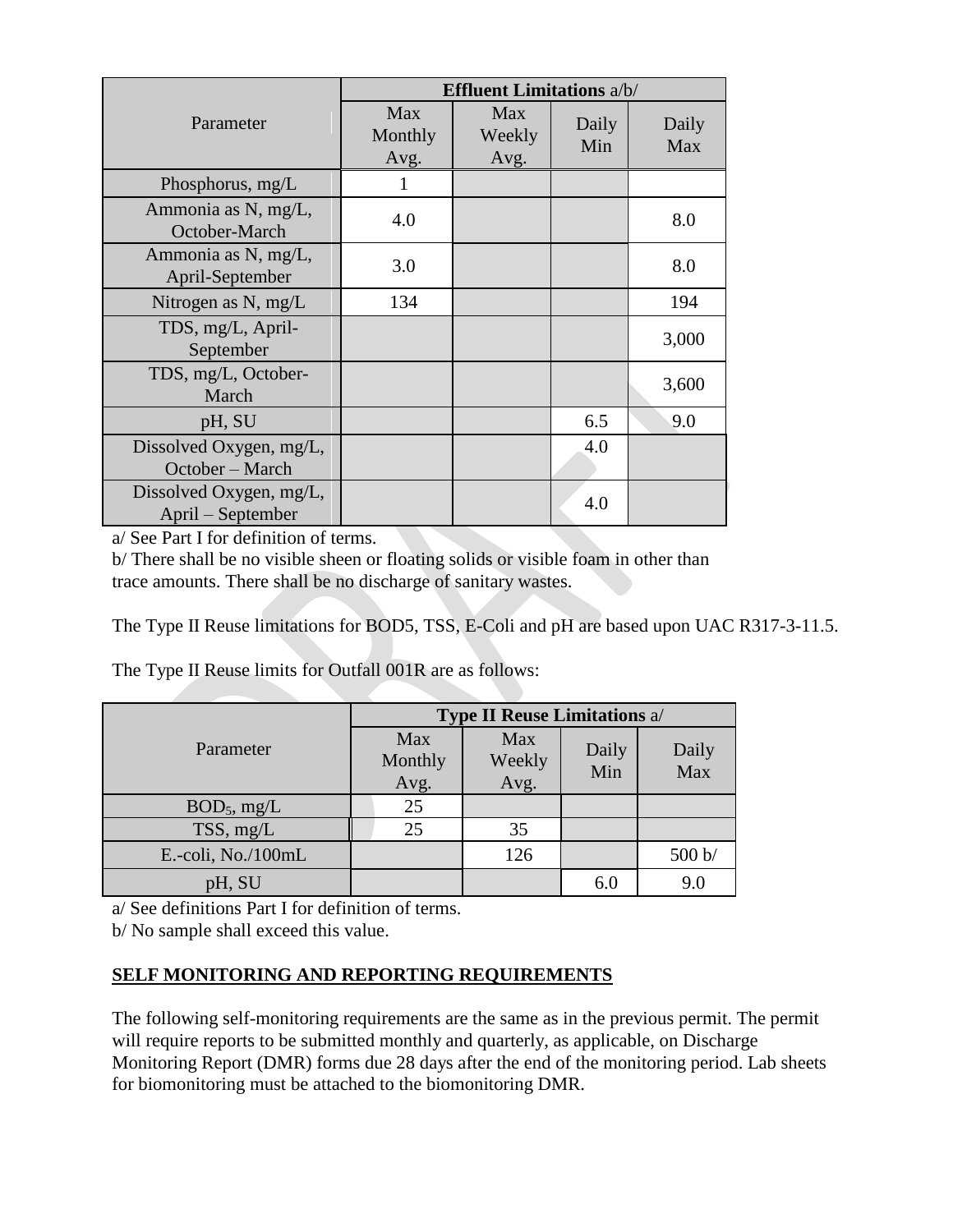| Self-Monitoring and Reporting Requirements a/ |                 |             |            |  |
|-----------------------------------------------|-----------------|-------------|------------|--|
| Parameter                                     | Frequency       | Sample Type | Units      |  |
| <b>Total Flow</b>                             | Continuous      | Recorder    | <b>MGD</b> |  |
| BOD <sub>5</sub>                              | Weekly          | Composite   | mg/L       |  |
| <b>TSS</b>                                    | Weekly          | Composite   | mg/L       |  |
| <b>Fecal Coliforms</b>                        | Weekly          | Grab        | No./100mL  |  |
| E-Coli                                        | Weekly          | Grab        | No./100mL  |  |
| <b>TRC</b>                                    | Weekly          | Grab        | mg/L       |  |
| Oil & Grease                                  | Weekly          | Grab        | mg/L       |  |
| Phosphorus                                    | Twice<br>Weekly | Composite   | mg/L       |  |
| Ammonia as N                                  | Twice<br>Weekly | Grab        | mg/L       |  |
| Nitrogen as N                                 | Weekly          | Composite   | mg/L       |  |
| <b>TDS</b>                                    | Weekly          | Grab        | mg/L       |  |
| pH                                            | Weekly          | Grab        | mg/L       |  |
| <b>Dissolved</b><br>Oxygen                    | Weekly          | Grab        | mg/L       |  |
| Nitrate/Nitrite<br>(as N)                     | Monthly         | Composite   | mg/L       |  |

a/ See Part I for definition of terms.

| Self-Monitoring and Reporting Requirements for Type II Reuse a/b/ |            |             |            |  |  |
|-------------------------------------------------------------------|------------|-------------|------------|--|--|
| Parameter                                                         | Frequency  | Sample Type | Units      |  |  |
| Total Flow c/                                                     | Continuous | Recorder    | <b>MGD</b> |  |  |
| BOD <sub>5</sub>                                                  | Weekly     | Composite   | mg/L       |  |  |
| <b>TSS</b>                                                        | Daily      | Composite   | mg/L       |  |  |
| E-Coli                                                            | Daily      | Grab        | No./100mL  |  |  |
| pΗ                                                                | Daily      | Grab        | mg/L       |  |  |

a/ See Part I for definition of terms.

b/ An alternative disposal option or diversion to storage must be available in case quality requirements are not met.

c/ Flow measurements of effluent volume shall be made in such a manner that the permittee can affirmatively demonstrate that representative values are being obtained.

### **BIOMONITORING REQUIREMENTS**

A nationwide effort to control toxic discharges where effluent toxicity is an existing or potential concern is regulated in accordance with the *State of Utah Permitting and Enforcement Guidance Document for Whole Effluent Toxicity Control* (biomonitoring). Authority to require effluent biomonitoring is provided in *Establishing Permit Conditions*, *UAC R317-8-4.2*, *Permit Provisions, UAC R317-8-5.3* and *Water Quality Standards*, *UAC R317-2-5* and *R317-2-7.2*.

Since the permittee is a major industrial discharger, the renewal permit will require whole effluent toxicity (WET) testing. Upon the effective date of the permit, the permittee shall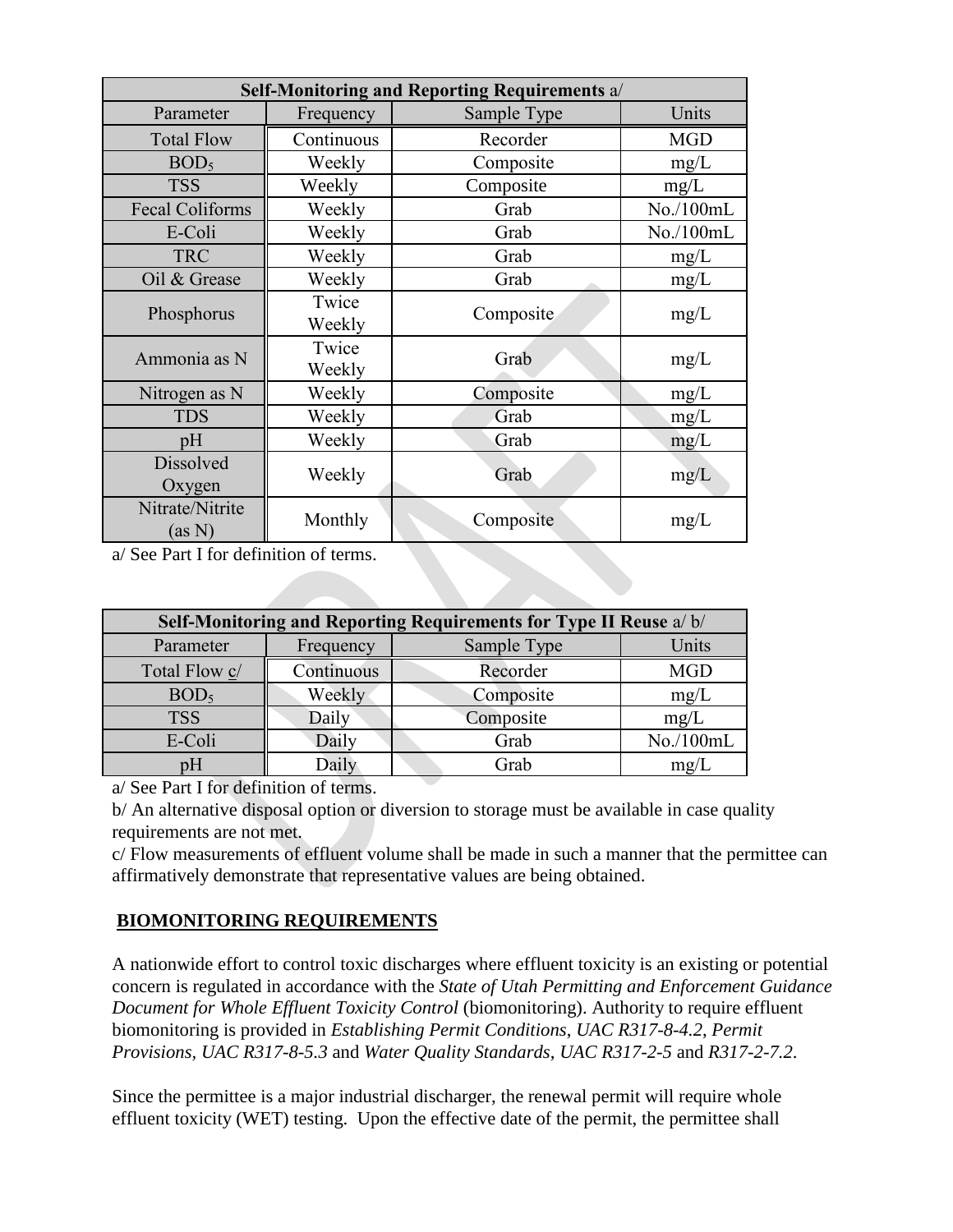conduct quarterly acute static replacement toxicity tests on a composite sample of the final effluent at Outfall 001.

The permit will contain the standard requirements for accelerated testing upon failure of a WET test and a PTI (Preliminary Toxicity Investigation) and TRE (Toxicity Reduction Evaluation) as necessary.

Acute and chronic WET limits are not included in the renewal permit because there is no reasonable potential for toxicity due to the high level of treatment provided by the newly upgraded treatment plant.

Chronic WET testing requirements will not be included in the renewal permit, as the same with the previous permit, because the facility discharges directly to an irrigation ditch which then flows approximately 2 miles to Spring Creek, a Class 3A stream. This approach is consistent with the biomonitoring policy.

## **STORM WATER PROVISIONS**

A storm water pollution prevention plan requirement has been included in the permit for all storm water on industrially regulated areas that drains off the site unless it is treated and discharged through the UPDES permitted wastewater discharge outfall.

## **ANTIDEGREDATION REVIEW**

[Antidegradation Reviews](http://www.waterquality.utah.gov/WQS/AntiDeg.htm) are intended to ensure that waters that have better quality than required by the standards are not degraded unless the degradation is necessary for important social or economic reasons.

A Level I Antidegradation Review (wasteload analysis) was conducted for discharges to Spring Creek and is included as an addendum to the FSSOB. The Level I ADR concluded that a Level II ADR was not required, because the facility is being renewed without increases in the effluent flow or concentrations.

The DWQ concurs with the findings of the Level I which indicates that the effluent limitations should be sufficiently protective of water quality.

## **PERMIT DURATION**

It is recommended that this permit be effective for a duration of five (5) years.

Drafted by

Kim Shelley Utah Division of Water Quality